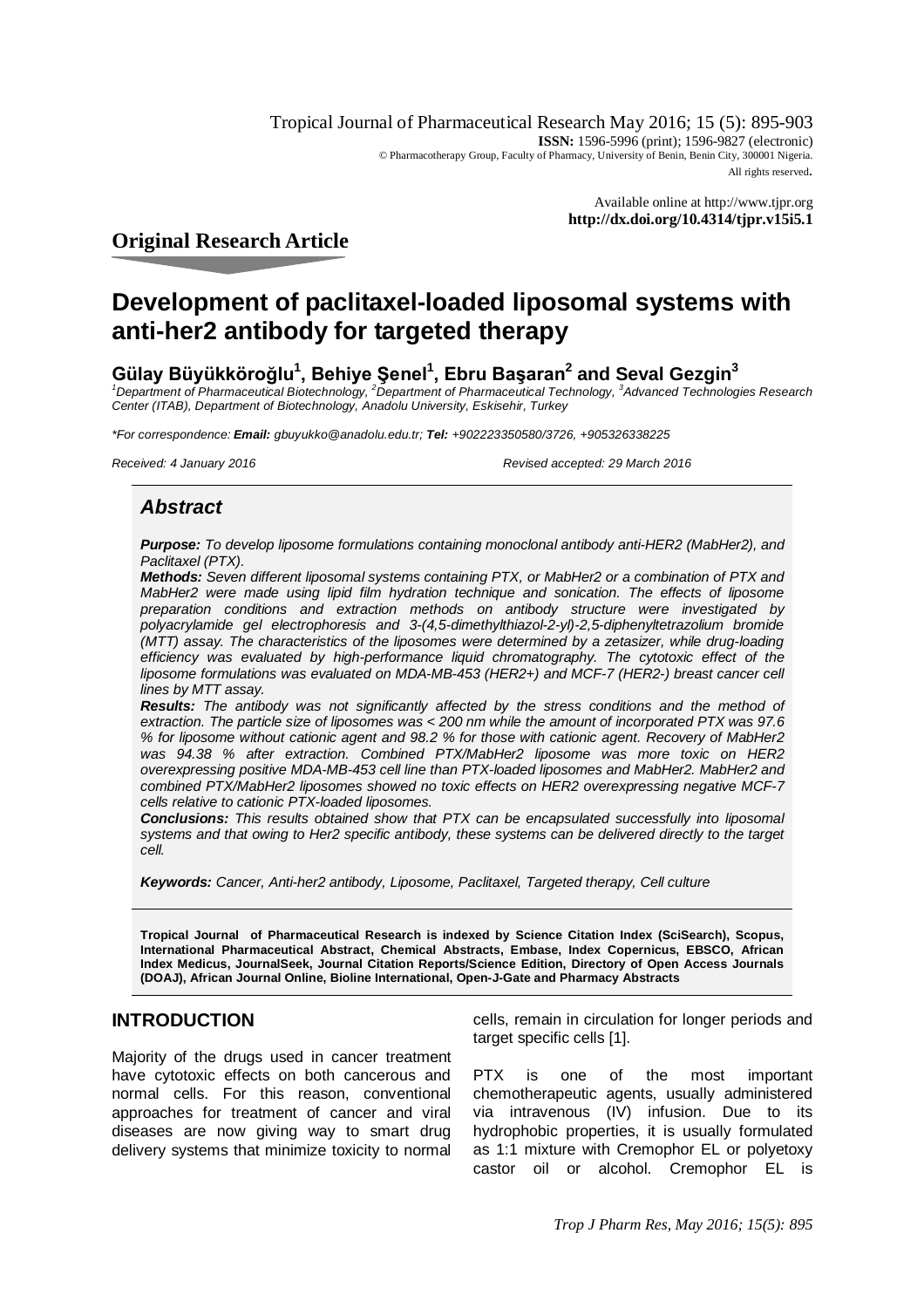incompatible with polyvinyl alcohol (PVA) and has toxic properties. These shortcomings limit the stability of infusion formulations, and render them toxic in clinical applications.

PTX does not differentiate between cancerous and normal cells. Thus it has been suggested that localized and targeted PTX carrier systems need to be developed in order to reduce its toxicity and side effects [2]. Recent studies have shown that liposomal formulations of PTX and its derivatives were very effective in pre-clinical trials [3].

There are two major problems related with utilization of nanoparticles as drug carriers. First, nanoparticles cannot maintain their integrity during *in vivo* applications, so that the transported drug is released into circulation before it reaches the targeted site. Second, nanoparticles are captured by the cells of the reticuloendothelial system (RES) before reaching the targeted site [4]. To overcome these problems, cell-specific targeting studies have been conducted by binding antibodies to drug carrying vesicular systems [5].

Monoclonal antibodies directed against various target molecules are the most effective tools in cancer treatment today. High specificity and favorable toxicity profiles have placed these agents among standard treatment protocols despite their high costs [6]. Cancer cells and healthy cells have different anatomies and protein expressions [7]. The former often overexpress peptides, hormones and receptors for endocytosis of essential nutrients [8]. These receptors can be exploited for active and specific targeting for colloidal drug carriers.

Humanized monoclonal antibody against HER2/ErbB-2 (human epidermal growth factor receptor 2/Neu), known as herceptin/trastzumab is a chemo-sensitizer widely used as an antitumor agent in breast and ovary cancer [9].

The purpose of this study was to develop liposome formulations containing anti-HER2 antibody (MabHer2) and chemotherapeutic agent PTX.

## **EXPERIMENTAL**

#### **Materials**

Phospholipon 85G® was used as a phospholipid and were purchased from Phospholipid GmbH (Köln, Germany). Anti-HER2 Antibody, Paclitaxel (from Taxus yannanensis, powder), were

provided by Sigma-Aldrich (Hong Kong, China). While dichloromethane was obtained from Sigma-Aldrich (Steinheim, Germany), dimethylsulfoxide (DMSO) was from Applichem (Darmstadt, Germany). Octadecylamine were purchased from Fluca (Darmstadt, Germany).

#### **Preparation of liposomes**

Liposomes were prepared using the modified method of lipid film hydration technique with sonication [10]. Phospholipon 85G<sup>®</sup> (40 mg) was dissolved in 1 mL dichloromethane (DCM) which was used as an organic phase in a round bottom glass flask. While rotating in Rotavapor (Buchi R-205 Rotavapor, Switzerland) at 90-100 rpm on 33 °C water bath, the organic solvent was removed under 250 mbar pressure, to form a lipid film layer on the inside surface of 5 mL the flask. After formation of lipid film, 2 mL aqueous phase (0.9 % NaCl, pH 7.4) was added, and the mixture was sonicated for 1.5 min at 20 % power using a sonicator (Sonics, USA) [11]. In the preparation of cationic liposome, octadecylamine (OCT) dissolved in organic phase was used as a cationic agent. Placebo liposome formulation was prepared without the addition of PTX.

In the case of PTX loaded liposomes, OCT and PTX were dissolved in DCM as a lipid phase, and the liposomes were prepared as described above. To adsorb/load MabHer2 to formulations, the antibody was dispersed in the aqueous phase at predetermined concentration and added to the glass flask that included lipid(s) or lipid(s)/PTX mixture film, and sonicated [11]. Codes of the formulations and their proportions are given in Table 1.

#### **Evaluation of particle size and zeta potential**

Mean diameter of the bulk population and the particle distribution via the polydispersity index (PI) and zeta potentials of liposomes were analyzed by a Zetasizer NanoZS (Malvern Instruments, UK). Distilled water with a conductivity value of 50 μS/cm was adjusted using sodium chloride (0.1 N) at pH 7.4 and used in zeta potential analyses. Electrostatic mobility was converted to zeta potential using Helmholtz-Smoluchowski equation. For the analyses constant amount (30 µL) of liposomes were dispersed in 1 mL of the distilled water and particle size, PI and zeta potentials were recorded (n=3).

#### **Determination of sonication effect on MabHer2**

The primary structure of the antibodies exposed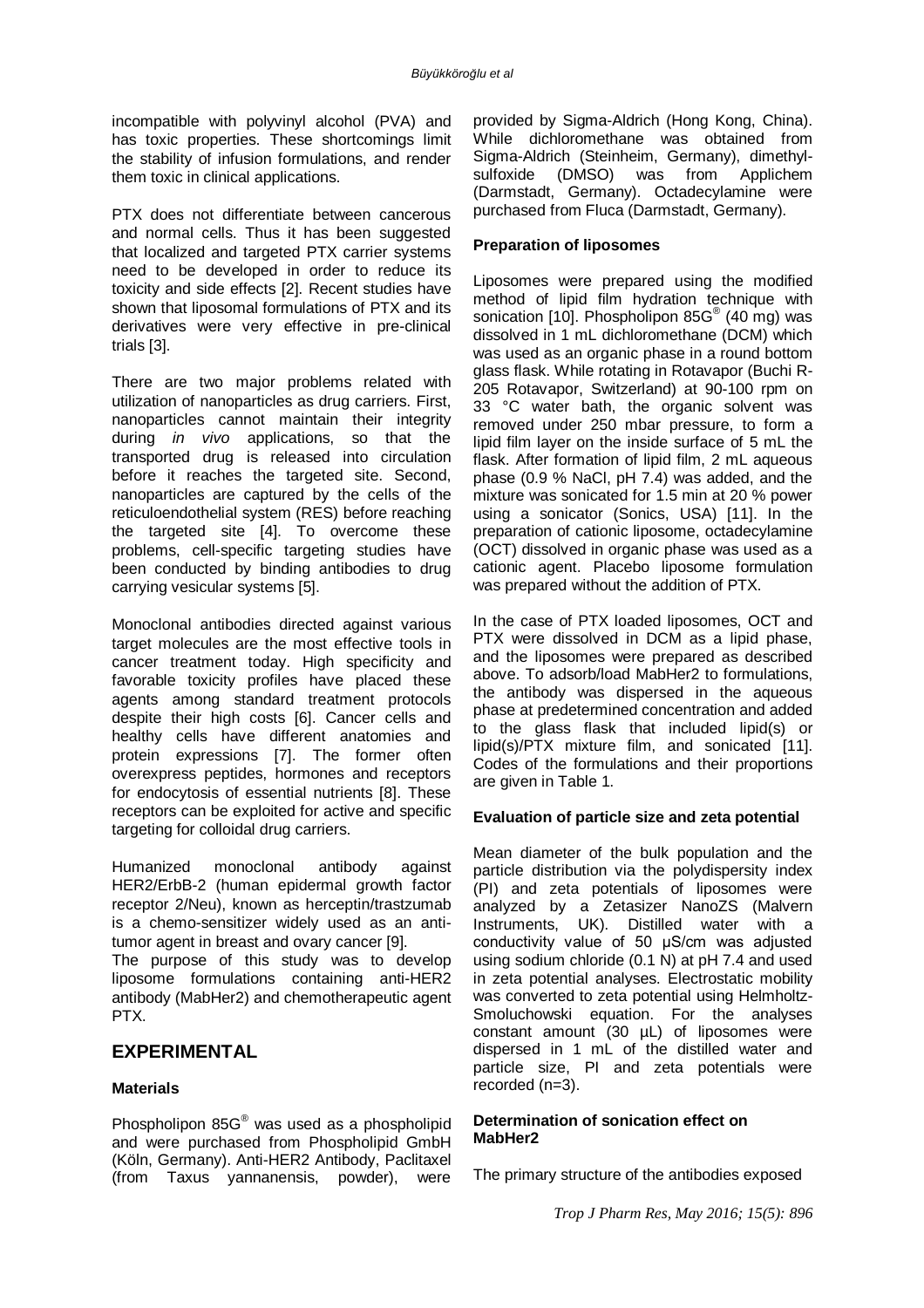|           |  | <b>Table 1:</b> Codes, compositions, mean particle sizes, particle sizes distributions and zeta potentials of the |  |  |  |  |  |  |
|-----------|--|-------------------------------------------------------------------------------------------------------------------|--|--|--|--|--|--|
| liposomes |  |                                                                                                                   |  |  |  |  |  |  |

| Code                                                                                                                     | <b>Phospholipon</b><br>$85G^{\circledcirc}$ | <b>OCT</b><br>$(mq/2mL)$ $(mq/2mL)$ | <b>PTX</b><br>(mg/2mL)   | MabHer2<br>(mq/2mL) | PS (nm)           | ΡI                | ZP (mV)           |  |  |
|--------------------------------------------------------------------------------------------------------------------------|---------------------------------------------|-------------------------------------|--------------------------|---------------------|-------------------|-------------------|-------------------|--|--|
| LP.                                                                                                                      | 40                                          | $\overline{\phantom{0}}$            |                          |                     | $84.55 \pm 5.30$  | $0.277 \pm 0.078$ | $-36.90 \pm 0.33$ |  |  |
| <b>LPO</b>                                                                                                               | 40                                          | 1.2                                 |                          |                     | $47.11 \pm 3.72$  | $0.567 \pm 0.053$ | $31.20 \pm 0.79$  |  |  |
| <b>LPOH</b>                                                                                                              | 40                                          | 1.2                                 | $\overline{\phantom{0}}$ |                     | $179.01 \pm 7.35$ | $0.493 \pm 0.672$ | $13.45 \pm 0.03$  |  |  |
| LPX.                                                                                                                     | 40                                          | $\overline{\phantom{0}}$            | 3                        |                     | $198.21 \pm 5.61$ | $0.528 \pm 0.712$ | $-26.03 \pm 0.98$ |  |  |
| LPXH                                                                                                                     | 40                                          | $\overline{\phantom{0}}$            | 3                        |                     | $189.32 \pm 6.32$ | $0.407 \pm 0.820$ | $-24.70 \pm 1.03$ |  |  |
| <b>LPXO</b>                                                                                                              | 40                                          | 1.2                                 | 3                        | ۰.                  | $172.76 \pm 2.43$ | $0.720 \pm 0.232$ | $4.71 \pm 0.72$   |  |  |
| <b>LPXOH</b>                                                                                                             | 40                                          | 1.2                                 |                          |                     | $165.35 \pm 6.22$ | $0.603 \pm 1.023$ | $5.35 \pm 1.72$   |  |  |
| Evneriments were carried out in trinlicates<br>DS: Particla siza<br>PI: Polydisnarsity Inday, 7P: 7ata notantial and SE: |                                             |                                     |                          |                     |                   |                   |                   |  |  |

*Experiments were carried out in triplicates. PS; Particle size, PI; Polydispersity Index, ZP; Zeta potential and SE; Standard error*

to stress by sonication for different periods was determined using SDS-PAGE method [12].

MabHer2 was dispersed in aqueous phase (0.9 % NaCl, pH 7.4) at a formulation concentration of 1 mg/mL, in a flask immersed in a temperaturecontrolled (2 °C) water bath. The dispersions were sonicated for 10 min at 20 % power, and the procedure was paused to obtain 20 µL sample once every other minute. After the 10th minute, the procedure was paused once every 5 min to obtain 2 more samples at the end of the 20th minute. Each sample was added to 20 µL loading buffer (Laemmli 2X concentrate, Sigma-Aldrich, USA), and then heated at 90 °C for 4 min.

The 20 µL sample obtained from the MabHer2 dispersion prior to application of sonication procedure served as positive control. A 12 % polyacrylamide gel was prepared and the samples were applied on the gel in aliquots of 40 µL. SDS–PAGE was performed on a vertical electrophoresis system (Cleaver Scientific, UK ) at a constant voltage of 150 V for about 3h. The gel was thereafter stained with coomassie blue and then de-stained in distilled water overnight. Images were obtained using Kodak Image Station 440CF (USA).

#### **MabHer2 extraction and quantitation**

Extraction method was used for isolation and quantitative determination of MabHer2 from LPXH and LPXOH formulations. A sample of each formulation (400 µL) was put in a micro tube, and 1 mL DCM was slowly added down the side of the tube. The tube was slowly turned upside down to allow the lipid and PTX to dissolve in the organic solvent, and then centrifuged at 8000 rpm for 5 min. The aqueous phase that contained the antibody was carefully removed, and its concentration was determined using nano-drop spectrophotometer (BioSpec-Nano, Shimadzu, USA) by reading absorbance at 280 nm. Antibody extracted from LPXH was

designated exLPXmab, and while that extracted from LPXOH was designated exLPXOHmab.

#### **Evaluation of effect of extraction method on MabHer2**

The effect of extraction method used on MabHer2 was determined with SDS-PAGE method. 10 µL of the extracted MabHer2s were mixed with 10 µL loading tampon, and loaded on to polyacrylamide gel as described above.

#### **Morphological characterization**

Morphological evaluation of nanoparticles is possible using scanning electron microscopy (SEM) and transmission electron microscopy (TEM) [13]. The morphological examination of the formulations was done using Carl Zeiss Microscopy (SUPRA 50VP model, Oberkochen, Germany).

Liposomes (loaded with PTX or free) were dropped on the sampling chamber, and were allowed to dry at room-temperature. They were then coated to a thickness of approximately 100Å with gold, prior to the analyses.

#### **Quantitation of PTX**

High Performance Liquid Chromatography (HPLC) (20 A; Shimadzu Corporation, Tokyo, Japan) was used for quantitation of loaded PTX. Shimadzu Shim-Pack CLC-ODS column with a diameter of 6.0 mm and length of 15.0 cm was used. The mobile phase was acetonitrile: distilled water (50: 50 v/v) mixture, at a flow rate of 1 mL/min. For each sample, 20 µL was analyzed at 227 nm. Column temperature was set to 30 °C. Validation studies were performed for the reliability of data [14].

In order to determine PTX content of the formulations, 500 µL of the formulation was mixed with 1.5 mL methanol and the mixture was filtered through a 0.22 µm pore size polyamide membrane filter. The filtrate (500 µL) was mixed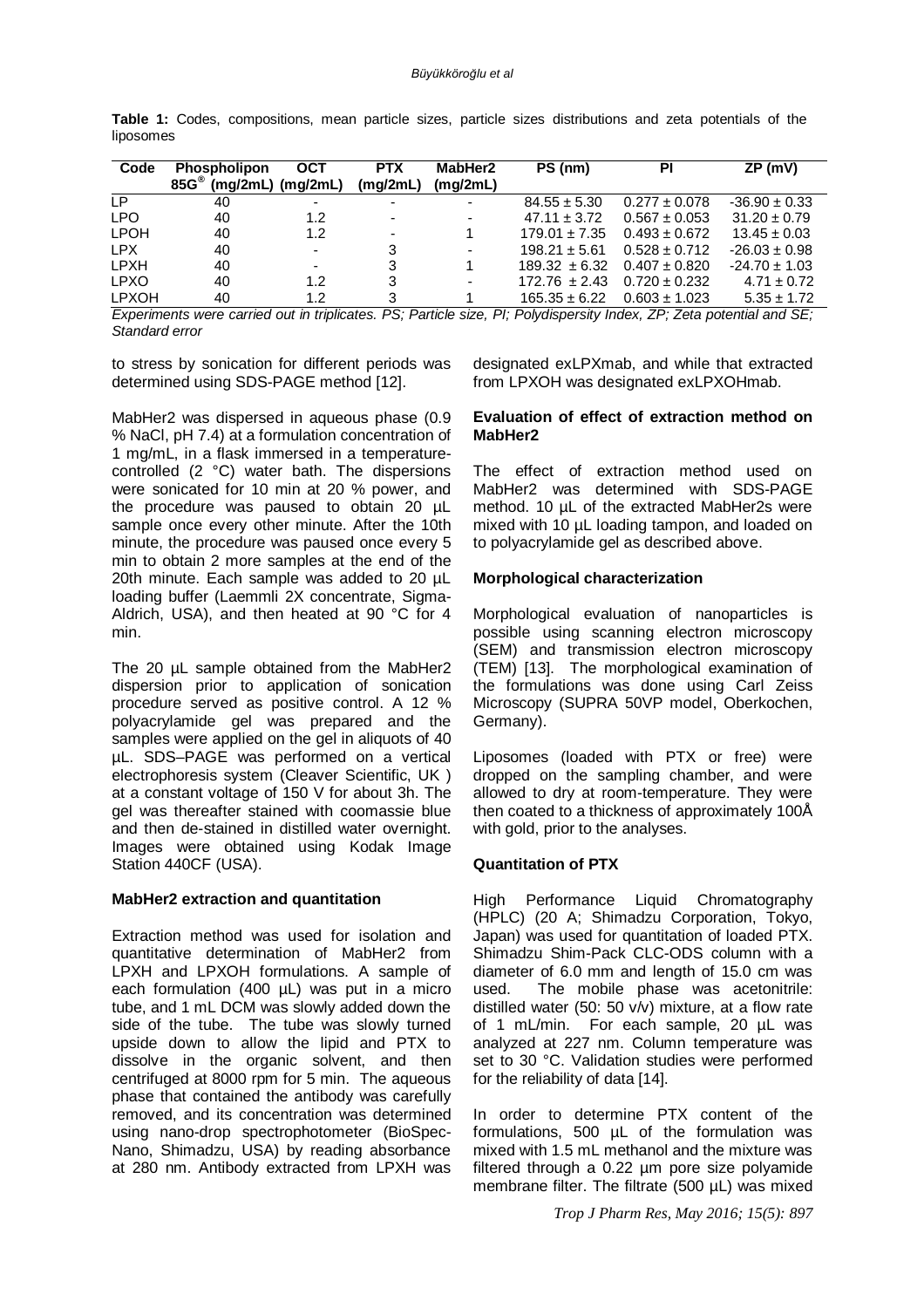with 500 µL mobile phase and the HPLC analyses were performed. PTX content of the formulations was calculated according to Eq 1.

$$
E( %) = \{ (Di/Dt) \} 100 \dots (1)
$$

where Di and Dt are the incorporated and total drug, respectively.

#### **Evaluation of cytotoxicity**

Colorimetric 3-(4,5-dimethylthiazol-2-yl)-2,5 diphenyltetrazolium bromide (MTT) method was used for the quantitative determination of cytotoxicity of the formulations on MDA-MB-453 (HER2+) and MCF-7 (HER2-) breast cancer cells. The cells  $(2 \times 10^4)$  were seeded in a 96well plate (Greiner, Sigma-Aldrich), and incubated at 37 °C for 24h in a humidified atmosphere containing  $5\%$  CO<sub>2</sub>.

The supernatant of each well was replaced with different concentrations of formulations, and the plates were incubated at 37 °C for 48 h, after which the supernatants were replaced with 20  $\mu$ L of MTT dye (Greiner, Sigma-Aldrich, diluted with PBS for 5 mg/mL concentration) solution. The plates were incubated for 4 h under the same conditions earlier mentioned.

Then 200 uL spectrophotometric DMSO was then added to each well to dissolve the resultant formazan crystals. After 30 min of incubation, absorbance of the plates were measured at 570 nm using a spectrometric microplate reader (Perkin Elmer Victor X5, England) [15].

#### **Evaluation of effect of extraction method on MabHer2 activity**

In order to determine the effects of the extraction method on the antibody activity, different concentrations (1, 1.25, 1.5, 1.75, 2 and 2.5 µg/100 µL) of MabHer2, exLPXHmab and exLPXOHmab were applied to MDA-MB-453 (HER2+) cell lines, and their effectiveness was determined via MTT.

## **RESULTS**

#### **Characterization studies of liposomes**

The mean diameter, size distribution and zeta potential of the various liposomes are shown in Table 1. As the values show, incorporation of PTX into liposomes increased the size and decreased zeta potential of the liposomes. SEM images also confirm that particles were in the nanometer range with spherical structures (Figure 1).



**Figure 1:** SEM images of LPO (a), LPOH (b), LPX (c),LPXO (d) and LPXOH (e)

#### **Efficacy of MabHer2s**

As Figure 2 – Figure 3 illustrates, no structural changes in antibodies between the native and the ultrasonicated MabHer2 solutions was found. Similarly, all bands of MabHer2s were in the same line and at similar concentrations. The concentration of the antibody obtained after extraction was  $0.4719 \pm 0.00695$  µg/µL with the recovery rate of 94.38 %.



**Figure 2:** SDS-PAGE gel image of native and 1-10, 15 and 20 minutes sonicated MabHer2 solutions

#### **PTX content**

Linearity was evaluated within the 1-10  $\mu$ g.mL $^{-1}$ range and the regression equation was determined as  $y = 19289x - 1503$  ( $r^2 = 0.9999$ ). The precision data were 1.5 and 2.0 % for repeatability and reproducibility respectively.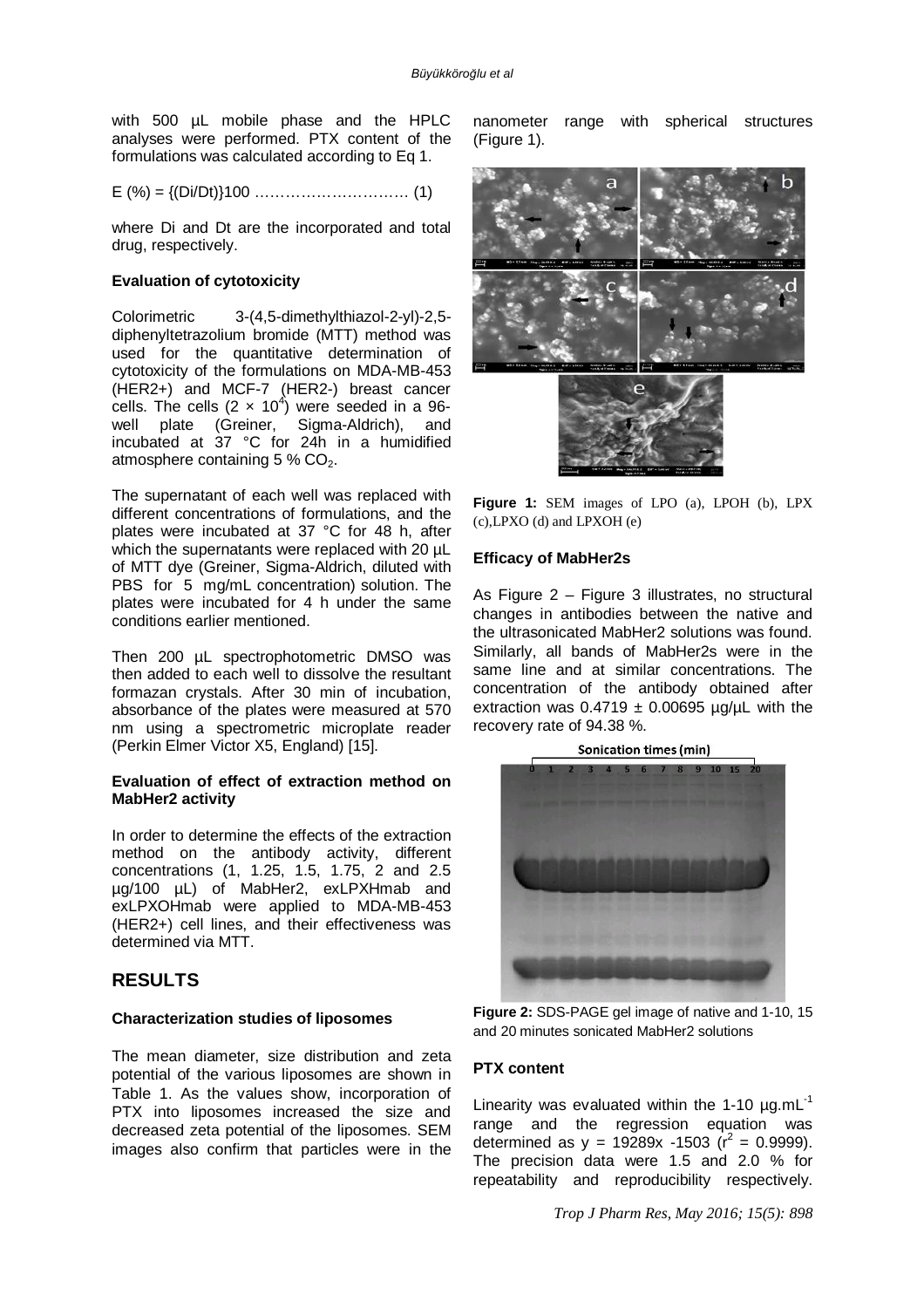Accuracy of the method was calculated as 100.4 ± 0.5 %. Limit of detection (LOD) was found 21.0  $\pm$  0.4 ng.mL<sup>-1</sup>, while limit of quantitation (LOQ) was 62  $\pm$  0.8 ng.mL<sup>1</sup>. The level of incorporated PTX in the LPX and LPXO formulations were calculated as  $97.6 \pm 0.3$  and  $98.2 \pm 0.7$  %. respectively with Eq 1.



**Figure 3:** SDS-PAGE gel image of native (1), extracted from LPXH (2) and extracted LPXOH (3) MabHer2 solutions

#### **Cell viability**

The toxic effects of MabHer2 extracted from formulations (exLPXmab and exLPXOHmab) and native MabHer2 on MDA-MB-453 (HER2+) cell lines after 48 h were evaluated and the results are shown in Figure 4. The toxic values of Mabs exposed to cells at concentrations present in formulations were similar to each other  $(IC_{50}, 2)$ µL/100 µL).

The toxicities of MabHer2 antibody, placebo liposome (LP and LPO), PTX-loaded and PTX/MabHer2-loaded formulations on both cell lines are shown in Figures 5 and 6.

## **DISCUSSION**

High-energy input such as elevated production temperature, high stirring rate, long emulsification time, and/or strong ultrasound power is required to breakdown the droplets into nanometer range [16]. However, it is known that the long sonication time applied for decreasing particle size and polydispersity index causes metal contamination [17]. In this study, particle sizes of LP and LPO formulations which did not contain PTX and MabHer2 were 84.55 and 47.11 nm, respectively. As should be expected, increases in the particle sizes of LPX and LPXO were observed after addition of PTX (198 and 172 nm). Formulations obtained via addition of MabHer2 alone or in combination with PTX



**Figure 4:** Viability of MDA-MB-453 cells after being treated with native and extracted MabHer2 solutions. Each condition was tested in eight replicates for 48 h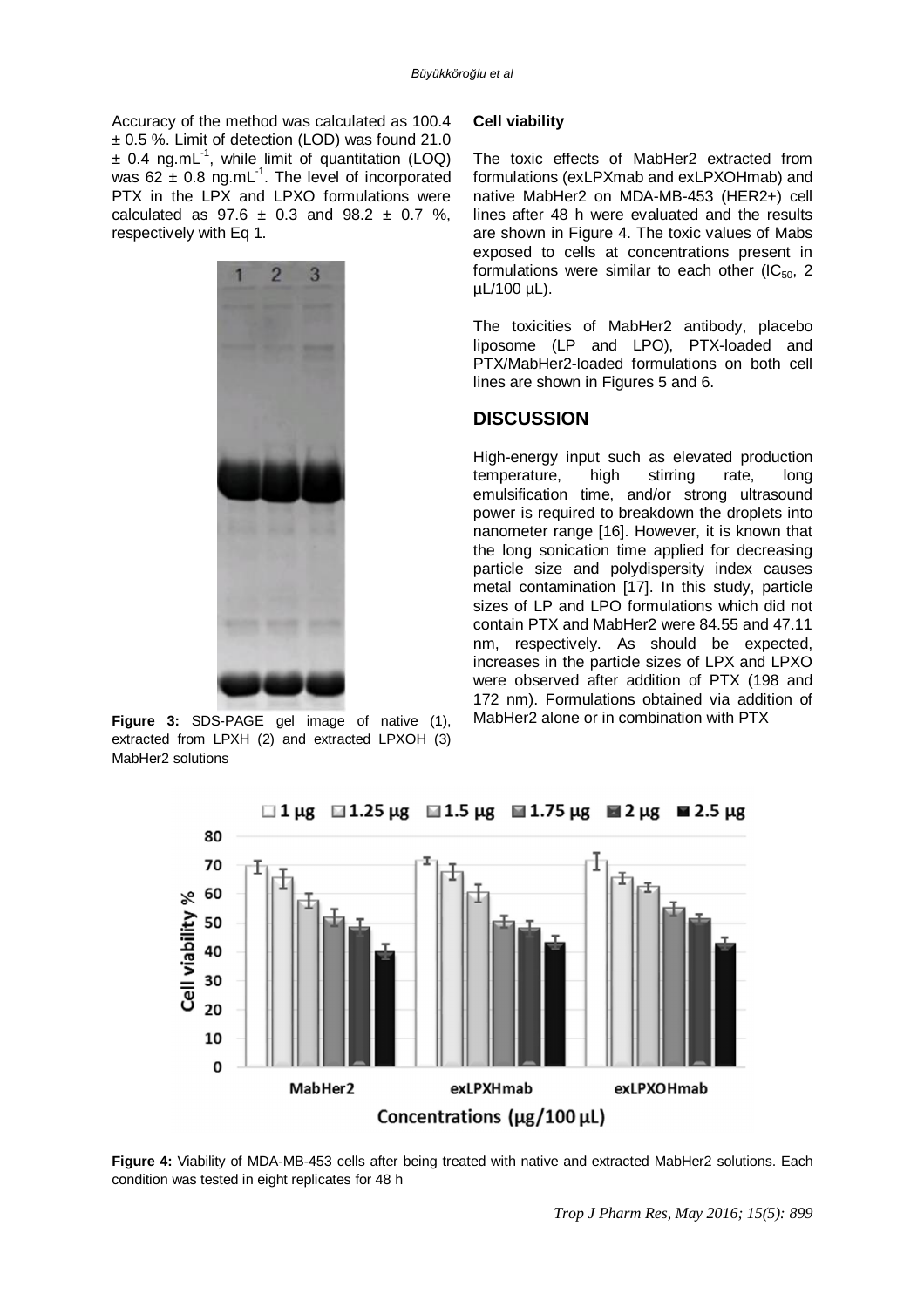#### *Büyükköroğlu et al*



**Figure 5:** Viability of MDA-MB-453 cells after being treated with MabHer2 solution and liposomes. Each condition was tested in eight replicates for 48 h



**Figure 6:** Viability of MCF-7 cells after being treated with MabHer2 solution and liposomes. Each condition was tested in eight replicates for 48 h

(LPOH: 179 nm, LPXH: 189 nm and LPXOH: 165 nm) also showed increase in size compared to LP and LPO formulations. However the sizes of these formulations remained smaller than 200 nm.

Delivery of tumor-targeted drugs takes advantage of the fact that malignant and normal tissue differ. Passive targeting can be achieved

owing to the properties of blood vessels enfolding solid tumors, such as high permeability and high retention times for active ingredients; or by using localized applications. Depending on the tumor type, the gap between endothelial connections in solid tumors is approximately 300 nm. This gap can be used for transport of the drugs to cancer cells. This phenomenon is known as EPR (enhanced permeability and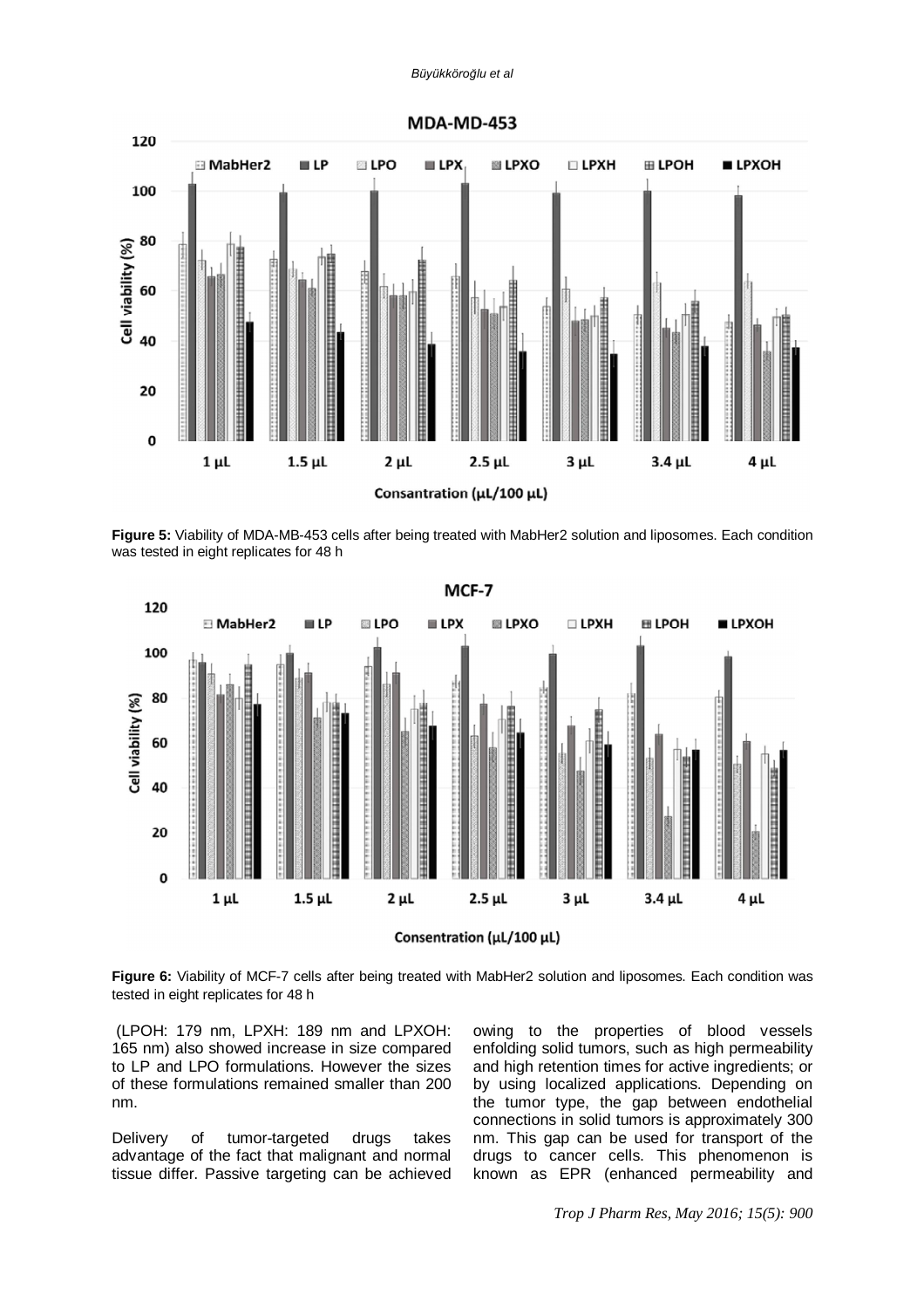retention) effect. Many colloidal drug carrier systems make use of this effect, because the active ingredients stay longer in the blood circulation due to their small sizes [18]. Thus, the small particle size of the liposome-drug formulations seen in this study are consistent with EPR effect, which is desirable in cancer chemotherapy.

Positively charged liposomes electrostatically interact with cellular membranes that have net negative charges. This interaction is important for the entry the active ingredient (whether drug or genetic material)-loaded liposomes into the cell [19]. Zeta potential of LP formulation increased from  $-36.90$  mV to  $+31.20$  mV on addition of the cationic agent, octadecylamine. Zeta potential of the liposomes have been observed to increase with increasing amount of octadecylamine [20]. The decrease in zeta potential of LPOH due to addition of MabHer2 to LPO may be attributed to surface charge of MabHer2 (+8.16 mV). This decrease is a clear evidence of the fact that MabHer2 was successfully attached onto the surface of liposome. Since LPO and MabHer2 possess positive charges, the interaction between the antibody and the liposome was most likely due to hydrogen bonding and/or hydrophobic interaction [21].

In this study, SDS-PAGE was used to determine the structural changes in antibodies. Generally, ultrasound may be used as a tool to modify the biological, chemical and physical functionalities of proteins. Sulfhydryl groups, which are essential in protein configuration and function, are affected by sonication [22]. In addition, changes in temperature, pressure and voltage during sonication influence protein activity. Therefore, applied stress conditions and their effects should be determined for each protein [23].

In this study, we tried to determine the appropriate sonication time in order to produce liposomes without negatively affecting the proteins. It was determined from the SDS-PAGE gel images that application of sonication for 20 min while keeping ultrasound power constant (20 kHz) did not disrupt the protein structure (Figure 2). Since desired particle size (< 200 nm) was achieved with sonication for 1.5 min at 20 kHz power during preparation of liposomes without MabHer2, these sonication conditions were kept constant for all formulations.

In order to determine the effects of formulation conditions on MabHer2, MabHer2 was extracted from LPXH (exLPXmab) and LPXOH (exLPXOHmab) using DCM. Organic solvents

increase denaturation of proteins. It has been reported that protein deactivation depends on solubility of the organic solvent in the aqueous phase; these hydrophilic organic solvents can interact with accessible hydrophobic domains of the protein and disturb its structural integrity [24]. For this reason, DCM was used considering that its low aqueous solubility (S/mass is 1.73 %), and retained protein IgG in the presence of salt (approximately 97 %) [25]. The uniformity of the SDS-PAGE gel images indicate that the antibody protein structure was not denatured by fragmentation at any point [12].

The cytotoxicity results indicate that effectiveness of MabHer2 was preserved during formulation and extraction steps, and that native MabHer2 had the same level of toxicity on MDA-<br>MD-453 cell line as exLPXmab and MD-453 cell line as exLPXmab and exLPXOHmab (Figure 4). This is proof MabHer2 did not lose its structural properties, as confirmed by the results of SDS-PAGE analysis (Figure 3).

LP formulation had no toxic effect on the cell lines. MabHer2 suspension at 2 ug/100 uL led to 47 % viability in MDA-MB-453 (HER2+) cells; but as expected, it was not toxic to MCF-7 (HER2–)<br>cells. LPO formulation, which contained cells. LPO formulation, which contained octadecylamine in order to make it cationic, was more toxic compared to LP formulation especially on MCF-7 cells; however, it did not reduce cell viability below 50 %.

LPX formulation showed toxicity on MDA-MD-453 cells at 3.4 µL concentration. On MCF-7 cells, it could not go below 50 % viability even at the highest concentration. This indicates that although LPX has cationic property, it was taken up by MDA-MD-453 cells. Since LPXO formulation was loaded with PTX and carries positive charge, its entry into cells was easier; thus it was more toxic on MCF-7 cells at lower concentrations  $(IC_{50}$ , 3  $\mu L/100 \mu L)$ . LPXH formulation did not contain cationic agent but since MabHer2 was present, it showed toxic effect on MDA-MD-453 cells at 3 µL, unlike the MCF-7 cells. These results indicate that antibody can be attached/sinked onto liposomes, and after release it can inhibit cell proliferation via binding to Her2 receptors on MDA-MD-453 cells.

Evaluation of LPOH formulation shows that it had a similar toxicity with LPO formulations. However, while LPO formulation did not show toxicity on MDA-MD-453 cells even at highest concentrations, LPOH formulation decreased viability down to 37 % at 4 µL concentration. This shows that antibody was loaded on the formulations and inhibited cell proliferation via acting on Her2 receptor. LPXOH formulation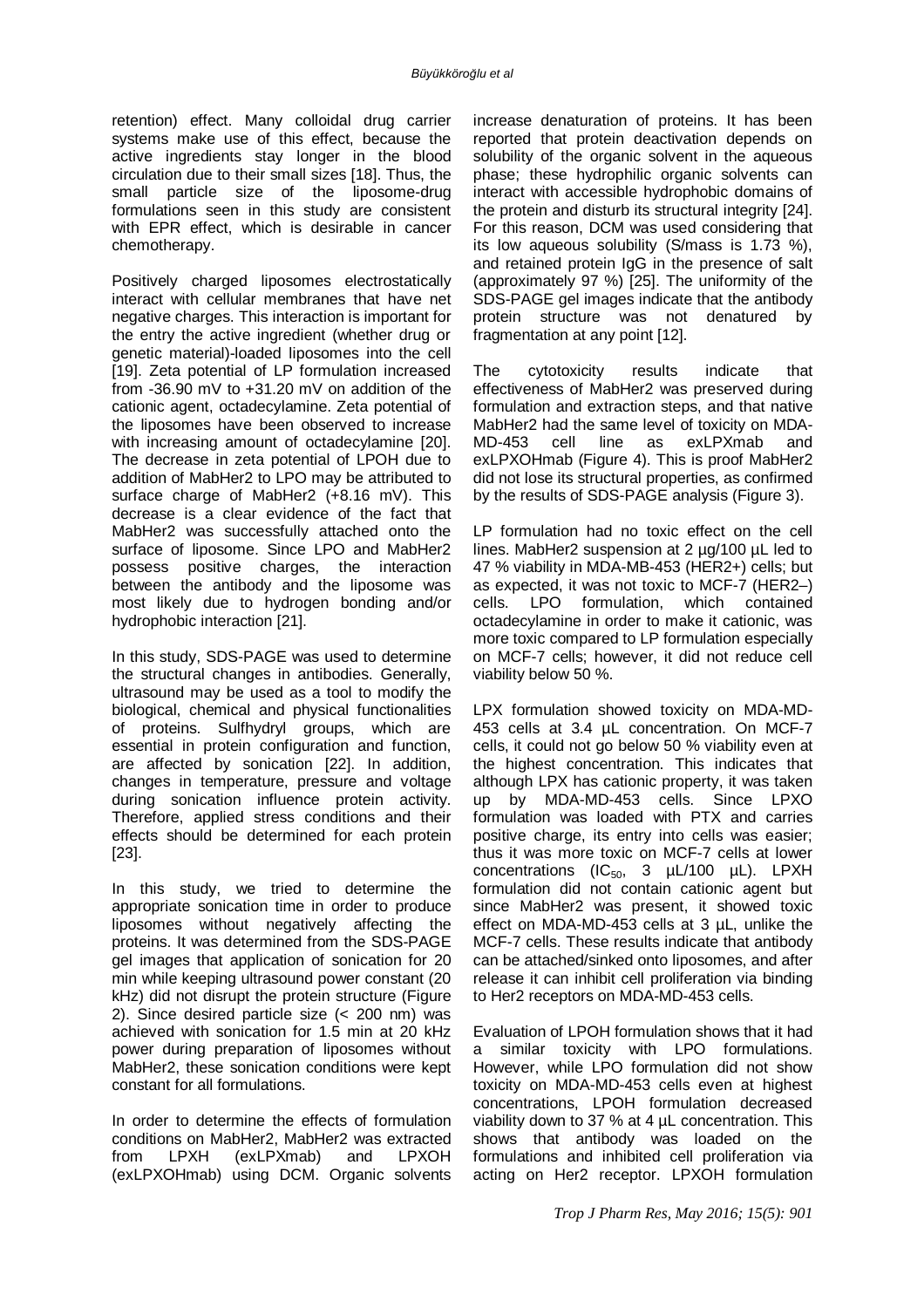showed toxicity on MDA-MD-453 cells at 1 µL concentration. When compared with the toxicity of LPXO formulation, the reduction in cell viability below 50 % at lowest dose (1 µL) suggests binding of LPXOH formulation to MDA-MD-453 via the antibody and increased uptake. It can also be a consequence of synergism between the ability of the antibody to inhibit cell proliferation via binding to Her2 receptor, and the toxicity of PTX. LPXO formulation was the most toxic formulation on MCF-7 cells.

However, LPXOH formulation prepared with MabHer2 was not cytotoxic. Addition of MabHer2 to LPXO formulation caused a decrease in zeta potential, and this resulted in reduced attachment ability of the particles on the cell surfaces. As a result, LPXO formulation ( $IC_{50}$ , 3  $\mu$ L/100  $\mu$ L) was the most toxic formulation on MCF-7 (HER2–) cells while LPXOH formulation ( $IC_{50}$  : 1  $\mu$ L/100 µL) was the most toxic formulation on MDA-MD-453 (HER2+) cells.

## **CONCLUSION**

The findings of this study show that MabHer2 can be attached/linked to cationic and anionic PTX-loaded liposomes, and that PTX/MabHer2 liposomes increased toxicity in HER2 overexpressed MDA-MD-453 breast cancer cell line. Since stress conditions applied during the preparation of the systems has no adverse effect on the structure of antibodies, it is seems that an antibody attached/linked colloidal drug carrier system (provided that stability optimization is performed) can be prepared with ease and at a low cost, without the need for chemical reaction such as biotinylation or procedures for coating the surface of the particle such as pegylation.

### **ACKNOWLEDGEMENT**

This study was supported by Anadolu University Scientific Research Foundation (Project nos. 1207S121 and 1302S028).

## **CONFLICT OF INTEREST**

No conflict of interest associated with this work.

## **CONTRIBUTION OF AUTHORS**

We declare that this work was done by the authors named in this article and all liabilities pertaining to claims relating to the content of this article will be borne by the authors.

## **REFERENCES**

- *1. Yokoyama M. Drug targeting with nano-sized carrier systems. J Artif Organs 2005; 8: 77–84.*
- *2. Ta TH, Dass CR, Dunstan DE. Injectable chitosan hydrogels for localised cancer therapy. J Control Release. 2008; 126(3): 205–216.*
- *3. Wu J, Liu Q, Lee RJ. A folate receptor-targeted liposomal formulation for paclitaxel. Int J Pharm.2006; 316: 148– 153.*
- *4. Chang J, Wang H, Zhao P, Liang X, Gong X, Song T, Niu R. Folate-PEG coated cationic modified chitosan – Cholesterol liposomes for tumor-targeted drug delivery. Biomaterials 2010; 31: 4129–4138.*
- *5. Marcucci F and Lefoulon F. Active targeting with particulate drug carriers in tumor therapy: fundamentals and recent progress. Drug Discov Today. 2004; 9 (5): 1359-6446.*
- *6. Chames P, Regenmortel M, Weiss E and Baty D. Themed Section: Vector Design And Drug Delivery Review Therapeutic antibodies: successes, limitations and hopes for the future. Br J Pharmacol. 2009; 157: 220–233.*
- *7. Yang X, Jia X, Corvalan J RF, Wang P, Davis CG. Development of ABX-EGF, a fully human anti-EGF receptor monoclonal antibody, for cancer therapy. Crit Rev Oncol Hemat.2001; 38: 17–23.*
- *8. Elbayoumi TA, Torchilin VP. Enhanced cytotoxicity of monoclonal anticancer antibody 2C5-modified doxorubicin-loaded PEGylated liposomes against various tumor cell lines. Eur J Pharm Sci. 2007; 3(2): 159-168.*
- *9. Slamon DJ, Leyland-Jones B, Shak S, Fuchs H, Paton V, Bajamonde A, et al. Use of chemotherapy plus a monoclonal antibody against HER2 for metastatic breast cancer that overexpresses HER2. N Engl J Med. 2001; 344(11): 783–92.*
- *10. Hermanson GT. Liposome Conjugates and Derivatives. Bioconjugate Techniques. 3rd ed. Academic Press; Elsevier Inc; 2013. 2nd EACR Special Conference on Cell Death in Cancer [homepage on the Internet].*
- *11. Buyukkoroglu G, Gezgin S. Targetting of liposomal system with anti-her2 antibody. Proceedings Book; 45p. [cited 30 Jan 2014]. Available from: <http://www.eacr.org/celldeath2014.>*
- *12. Sadeghi AA, Nikkhah A, Shawrang P, Shahrebabak MM. Protein degradation kinetics of untreated and treated soybean meal using SDS-PAGE. Anim Feed Sci Tech. 2006; 126 (1-2): 121-133.*
- *13. Ekambaram P, Sathali AH and Priyanka K. Solid lipid nanoparticles: A review. Sci Revs Chem Commun. 2012; 2(1): 80-102.*
- *14. Jin C, Ba, L, Wu H, Tian F, Guo G. Radiosensitization of paclitaxel, etanidazole and paclitaxel+etanidazole nanoparticles on hypoxic human tumor cells in vitro. Biomaterials. 2007; 28: 3724–3730.*
- *15. Gencer S, Cebeci A, Irmak-Yazicioglu MB. Silencing of the MMP-3 Gene by siRNA Transfection in Gastric*